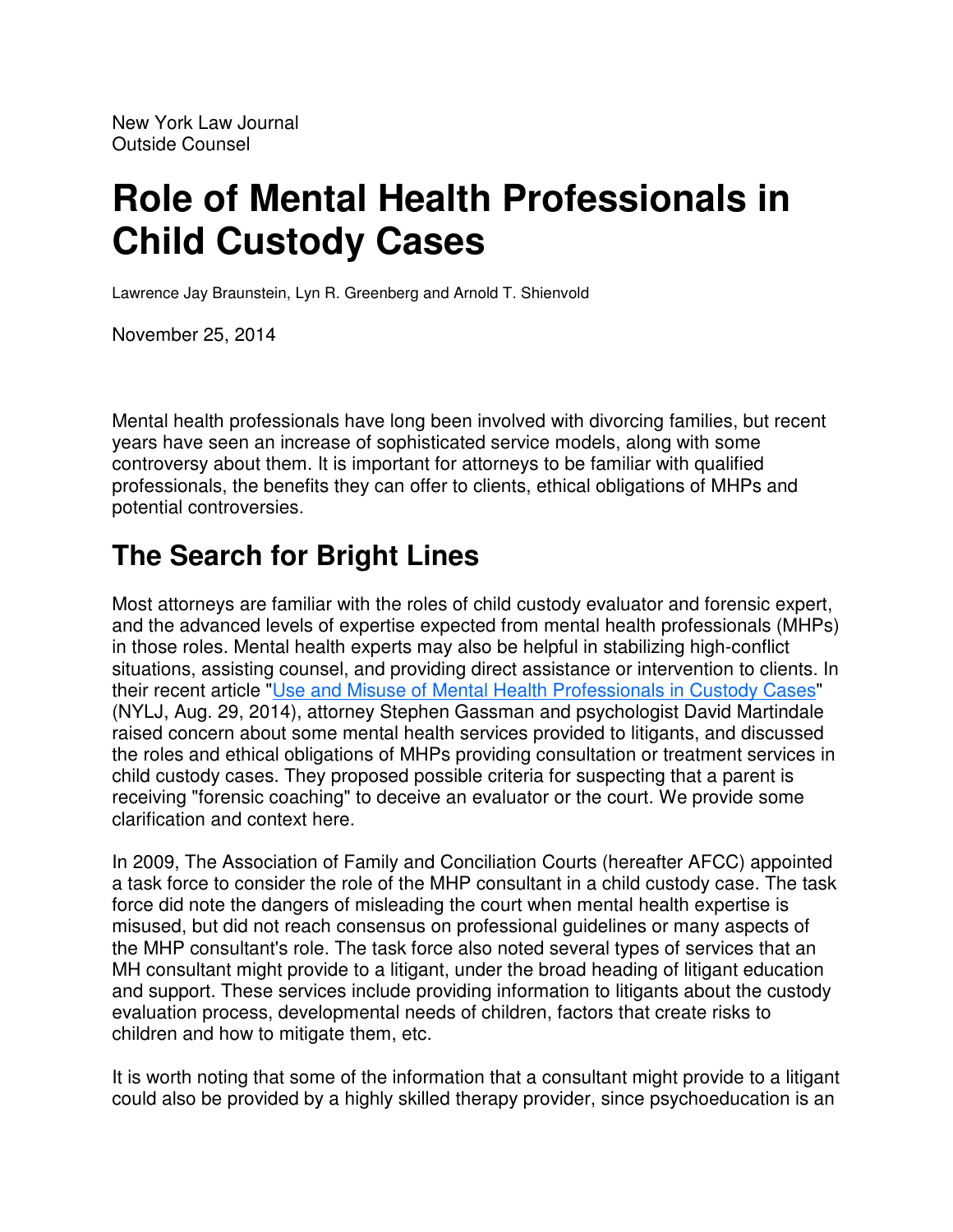important component of many treatment models. Specialized knowledge of child custody issues is important for therapists assisting these troubled parents and families. That subject was addressed by a subsequent AFCC task force, as described below.

Most professionals agree that any attempt to perpetrate a fraud on the court by teaching a client to fake performance on a psychological test, a forensic evaluation, or courtroom testimony is a serious matter, and it is clearly unethical for a mental health professional (hereafter MHP) to assist in such an effort. There is an understandable temptation to propose criteria that would provide guidelines upon which suspicions by other forensic evaluators, opposing counsel or the court could be confirmed or denied.

Nevertheless, gray areas abound in this work. People in pain seek assistance from MHPs in a variety of ways, for a variety of reasons. Not all services are equally effective. Since children and families often bear the greatest emotional carnage from parenting conflict and child custody disputes, it is important that professionals not miss opportunities to create change that benefits or protects them. Years of research and professional development have taught us much about the process of divorce, psychological interventions with high-conflict families, the dynamics of seeking or accepting help, and the qualifications that may be required to help these difficult families.

Current knowledge must be applied to any review of professional conduct, and attorneys should be armed with this information so that they can both assist clients effectively and respond if a client or professional is unfairly accused. It may be necessary to assist the court in differentiating between child-centered interventions, even those conducted through the parents, and interventions designed solely to enhance a parent's position in litigation.

A great many factors complicate the search for bright-line boundaries between good practices versus perpetuating a fraud on the court system, but complexity is a reality in these cases. The overarching concern should be the importance and legitimate need for high quality mental health services to families in pain. Many types of professional assistance can be interpreted differently based on context, the role of the professional, and a number of other factors. At a minimum, professionals must be armed with current professional knowledge and information about the family, and an objective process of analysis that considers benign as well as ominous interpretations of mental health services. Otherwise, those arguably most in need of psychological assistance, and the children who depend on them, are less likely to receive the high-quality, appropriately informed services.

### **Coaching Versus Change**

Historically, psychotherapy was viewed as a voluntary, confidential process entered into by a client who had reached the realization that he needed to make a change in his life. In the context of a child custody case, the analogy would be to a parent independently recognizing a need to change his/her parenting skills. Gassman and Martindale in the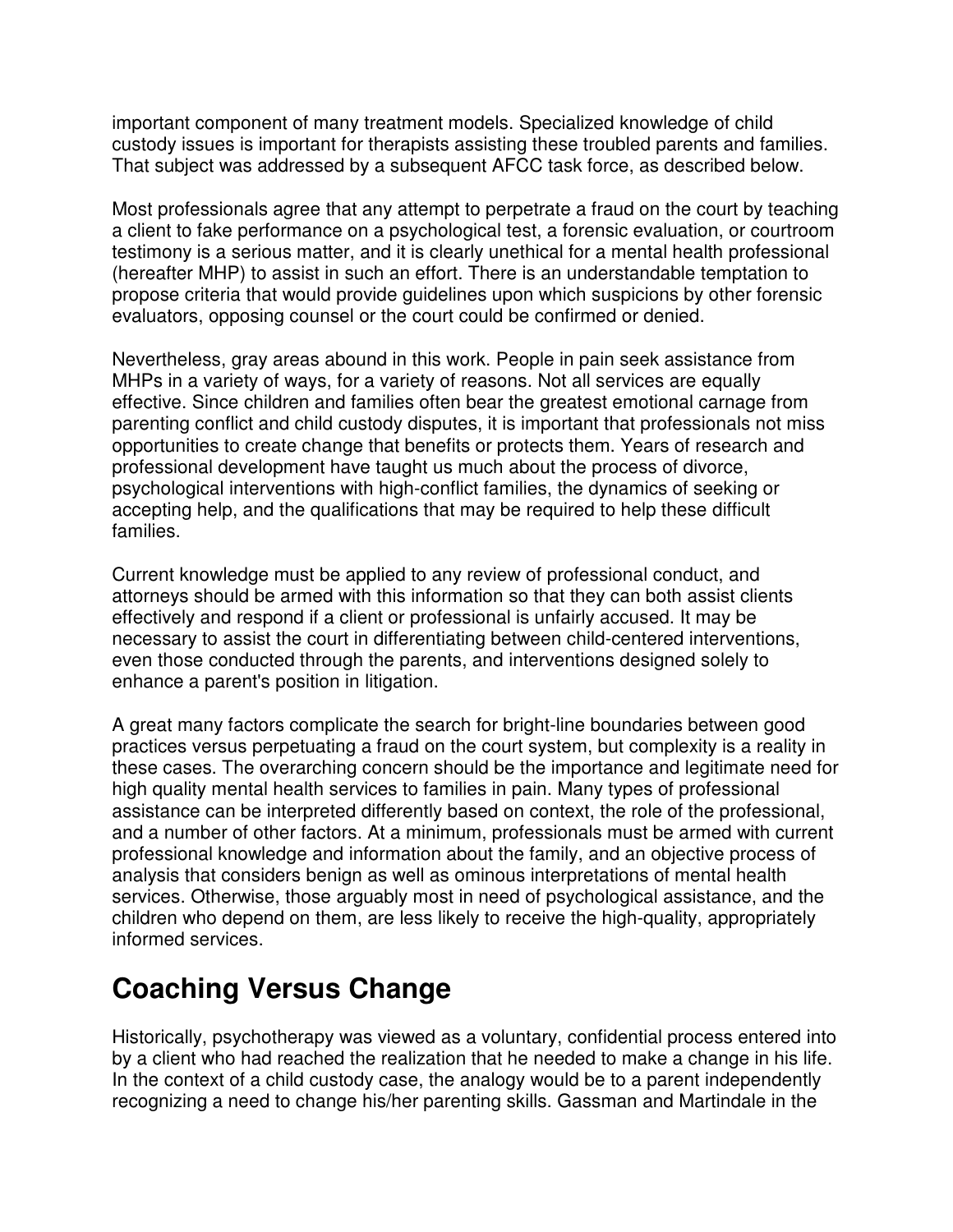NYLJ article suggest that it is unlikely that a litigating parent would seek this kind of psychotherapy during litigation, since litigating parents often trumpet their superior parenting skills in court documents. This may be true for some parents, and the discerning professional should consider whether 11th-hour behavior changes by parents represent crisis-motivated but genuine attempts to improve, or are simply attempts to gain advantage in the legal conflict.

Nevertheless, it is generally accepted that divorce is a process, and that family systems constantly evolve and change. Parents' perceptions and motivations may also evolve as they deal with changes in their lives and crises created by the custody dispute. Of course, some litigants will only consider changing their behavior if their current approach (often denying personal difficulty) is no longer working for them. The crisis of impending litigation or evaluation might prompt this, and one might argue that an effective and appropriate intervention by a consultant might include persuading a parent to consider such assistance. Fundamentally, this does not make the litigating parent different from the therapy client who accepts anger management therapy to avoid losing his job, or the alcoholic who attends AA to avoid losing a spouse. Both initially may deny personal responsibility for their problems. Nevertheless, it is well established in psychotherapy that insight can follow behavior change, once a client learns that more effective coping skills are possible and can make the client's life easier.

Treatment models have been developed for parents and families involved in custody disputes which include the recognition that parents who initially accept treatment based on a litigation agenda may nevertheless learn coping skills that make life easier for themselves and their children. Children often bear the brunt of parents' difficulties while litigation is pending, as parents may be less attentive, inconsistent with discipline, emotionally distraught, and extremely biased in interpreting their children's behavior. Parents who can learn to more effectively manage their own stress, or even to engage specialized independent treatment for the child, may offer enough relief to their children to provide critical developmental opportunities.

Engaging a mental health consultant as part of the "litigation team" to assist a parent certainly introduces complications, and is a topic of intense controversy in professional circles. Careful ethical decisions are required in these circumstances, and not every consultant rises to that challenge. Nevertheless, there is also a danger of being overly broad in casting suspicion. The careful evaluator may need to employ other techniques to determine whether a parent's professed change is really being applied in daily parenting of the child, and the likelihood that any positive change will endure.

Change initially undertaken for external motivations may become firmly established when parents realize that they, and their children, are happier. That benefits parents and children, regardless of the initial motivation. Objective and ethical analysis requires that all possibilities be considered based on current knowledge of interventions and how families change.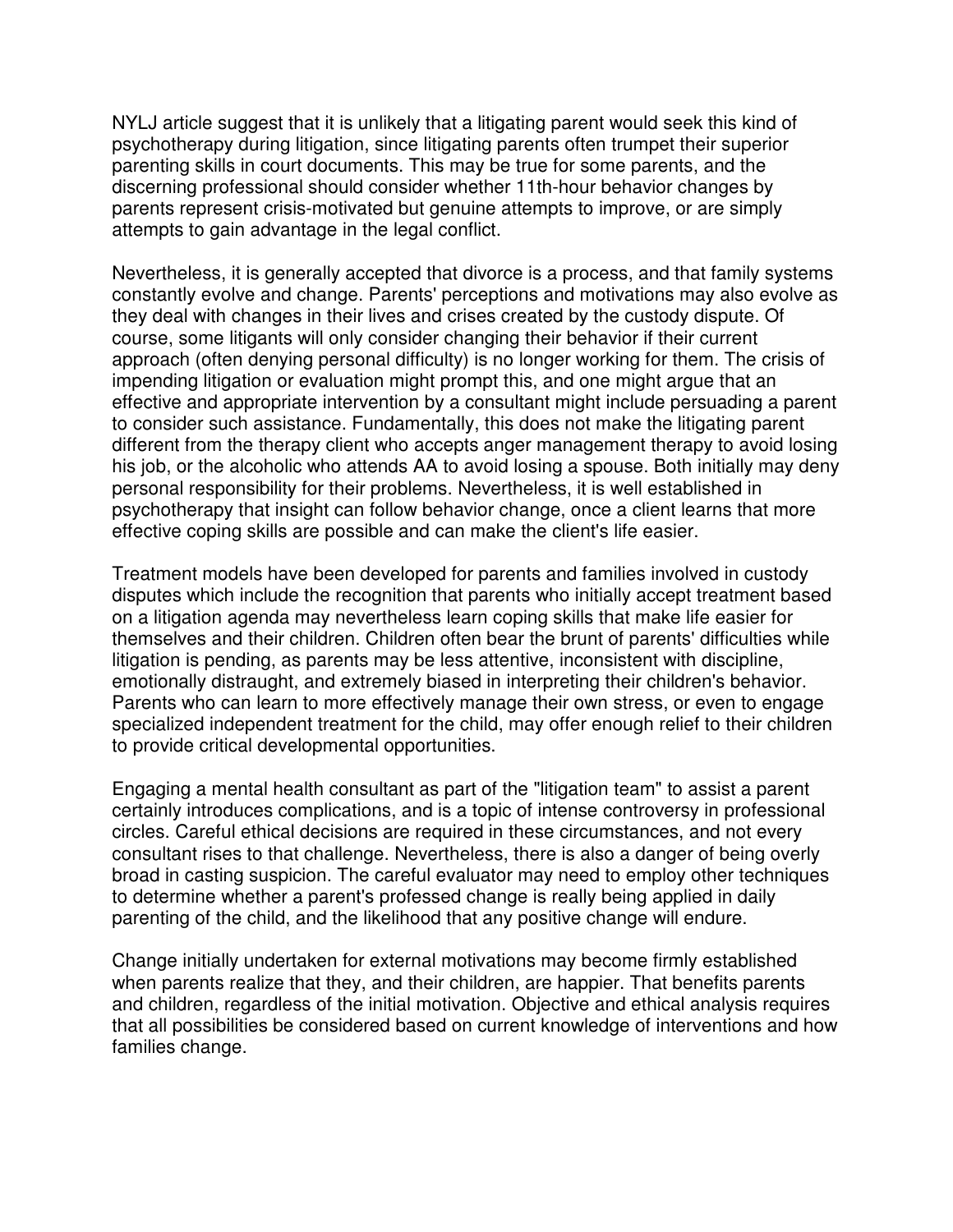#### **Qualifications**

Most people seeking mental health services select a provider with expertise in the issues the client is facing. Custody litigants also need specialized practitioners, but may be accused of seeking "litigant coaching" because they sought qualified assistance. Gassman and Martindale seem to support this suspicion, suggesting that general clinical practitioners or parent educators are better equipped to assist an anxious litigant, or one who needs to improve his parenting skills, than are specialists who are familiar with the litigation process and have specific expertise in providing treatment to court-involved families. Current professional literature contradicts this assumption, as even well-trained clinical practitioners are often unprepared to deal effectively with a parent or family involved in a child custody case.

While we agree with Gassman and Martindale that a parent is unlikely to be accused of seeking "forensic coaching" if he requests services from a practitioner unfamiliar with child custody issues, a less qualified practitioner is less likely to help the parent. Failed or inadequate therapy has its own harmful consequences to parents and families. Parents should not be dissuaded from seeking high quality, specialized assistance, out of a concern that they will be accused of seeking coaching if they consult a specialist.

Based on the professional literature and a growing body of licensing complaints against unqualified practitioners, AFCC established a task force on Court-Involved Therapy in 2010 and later published guidelines for this role. The interdisciplinary task force included mental health professionals, attorneys and judicial officers with a wide range of experience with court-involved families. The resultant guidelines are firmly rooted in the American Psychological Association's Ethical Code and current professional literature. Both the guidelines and the literature supporting them contradict the assumption that a generically trained practitioner or family psychologist is the best option to provide sufficient, let alone superior, interventions for these court involved families.<sup>1</sup>

Parents are most likely to consider changing their behavior when working with a professional who has both the relevant expertise and the trust of the parent. Experienced child custody attorneys may be in a position of recommending a qualified MHP to provide appropriate counseling. A recommendation for intervention by a consultant who was chosen by the attorney can carry a tremendous amount of weight with a parent, who may also place greater trust in a therapist recommended by counsel or the mental health consultant. Legitimate questions can be raised about how much intervention is proper from a MH consultant and when the client should receive a formal referral to psychotherapy from another MHP. Nevertheless, we cannot broadly endorse the suggestion that suspicions should be raised if counsel initiates the referral or recommends a qualified professional.

Prudent attorneys can, and probably should, become familiar with qualified MHPs who can assist their clients effectively. The best practitioners have knowledge of both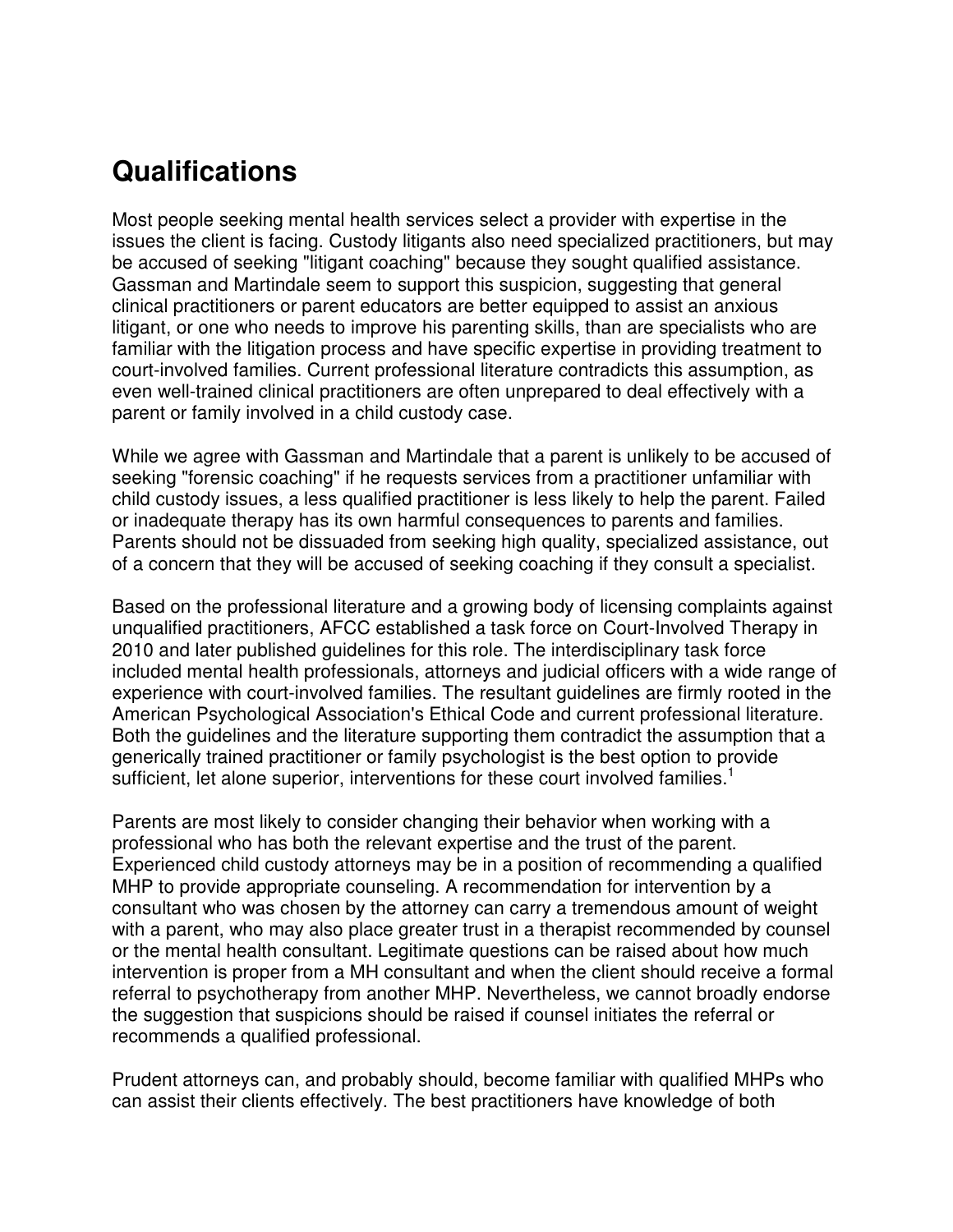treatment issues and the special demands and dynamics of child custody cases. While a forensic specialist who never provides therapy might not be well qualified to improve a parent's behavior or symptoms, a therapist who is unfamiliar with the special needs of court-involved families could well be worse.

### **Dangers of Lowering the Bar**

Parenting a child at the center of divorce requires some skills common to general parenting but also some unique skills. Anxiety related to litigation, mistrust of the other parent, or fear of losing custody of one's child must be understood within the context of the divorce and the court process. A therapist who just listens supportively while a client "vents" may not be providing the best assistance for a parent in the crisis of custody litigation. These parents need specific coping skills to manage the family transition while minimizing emotional damage to the child. These skills will also help them to work most effectively with counsel.

There currently exists both a dearth of qualified MHPs and a knowledge gap among the professionals, such that many attorneys and even other mental health professionals may not be fully aware of the ethical bounds of consultation or the difference between good and poor quality therapy. The literature on these issues is substantial, and ignoring it can cause real harm.

Parents may indeed come to MHPs with massive anxiety, parenting skills impacted by the parental separation and a desire that the MHP tell them what to do or say to avoid losing their children. Part of the distinction between effective intervention and inappropriate coaching is how the professional responds when such requests are made. The skilled and qualified MHP can help a parent to distinguish between legitimate and exaggerated concerns, to use restraint in interacting with the other parent or interpreting the statements of a child, and to focus on the needs of the child rather than the litigation agenda. The effective MHP must have a firm grounding in both general treatment research and the dynamics of custody disputes, as well as the strong ethical grounding necessary to redirect inappropriate requests.

Forensic psychologists have often led efforts to discredit therapists who are not qualified for the roles they undertake. It makes no sense to now suggest that parents would be better off with less experienced, ill-prepared professionals. Current literature does not support such a contention. The number of families who could benefit from childcentered interventions far outnumbers those with the motivation and the financial wherewithal to attempt to perpetrate a fraud upon the court.

## **Ethical Obligations**

Attorneys and mental health professionals have both similar and dissimilar ethical obligations. Attorney efforts to provide the most effective representation may include obtaining psychological consultation, encouraging clients to seek mental health